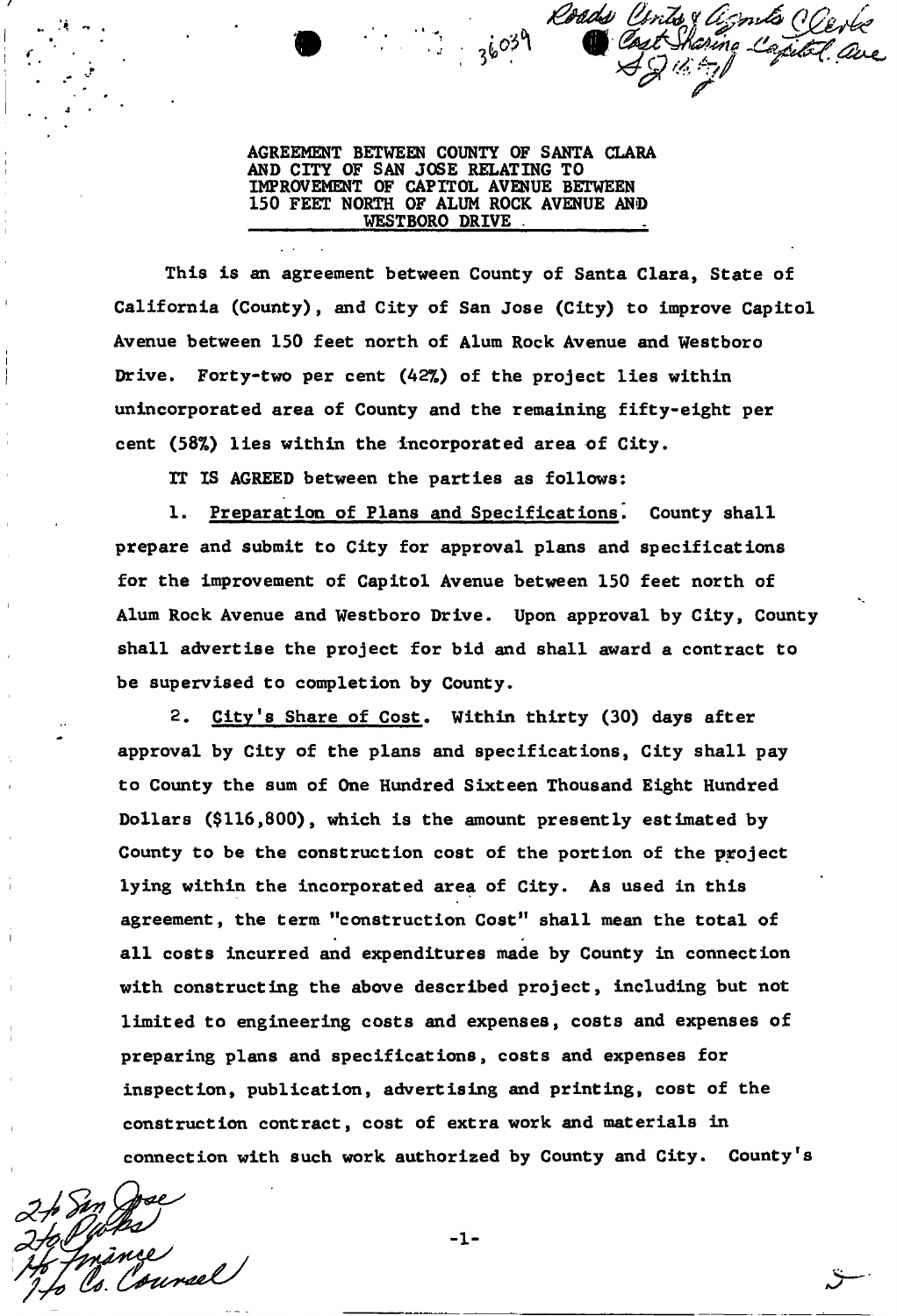**share of the project shall be forty-two per cent (42%) of the total construction cost and City's share of the project shall be fiftyeight per cent (58%) of the total construction cost.** 

**3. Acquisition Costs. City shall acquire all the real property required for the project which lies within the City and shall pay for all acquisition costs thereof. County shall acquire all the real property required for the project which lies within the unincorporated area of County and shall pay for all acquisition costs thereof.** 

4. **Insurance. County shall require any contractor awarded a contract for any portion of the project to secure and maintain in full force and effect at all times during the construction of the project and until the project is accepted by County, public liability and property damage insurance in forms and limits of liability satisfactory and acceptable to both City and County, insuring the City and County and their respective officers and employees from and against any claim, loss, liability, cost or expense arising out of or in any way connected with the construction of the project.** 

**The aforementioned policy shall contain a provision that the insurance afforded thereby to City and County and their respective officers and employees shall be primary insurance to the full limits of liability of the policy and that if the City or County or their respective officers and employees have other insurance against a loss covered by such policy that other insurance shall be excess insurance only.** 

**5. Final Accounting. Upon completion of the project County shall submit to City a final accounting of the total construction cost. In the event this final accounting shows that the sum advanced to County is less than fifty-eight per cent (58%) of the total construction cost, City shall pay County the difference up** 

-2-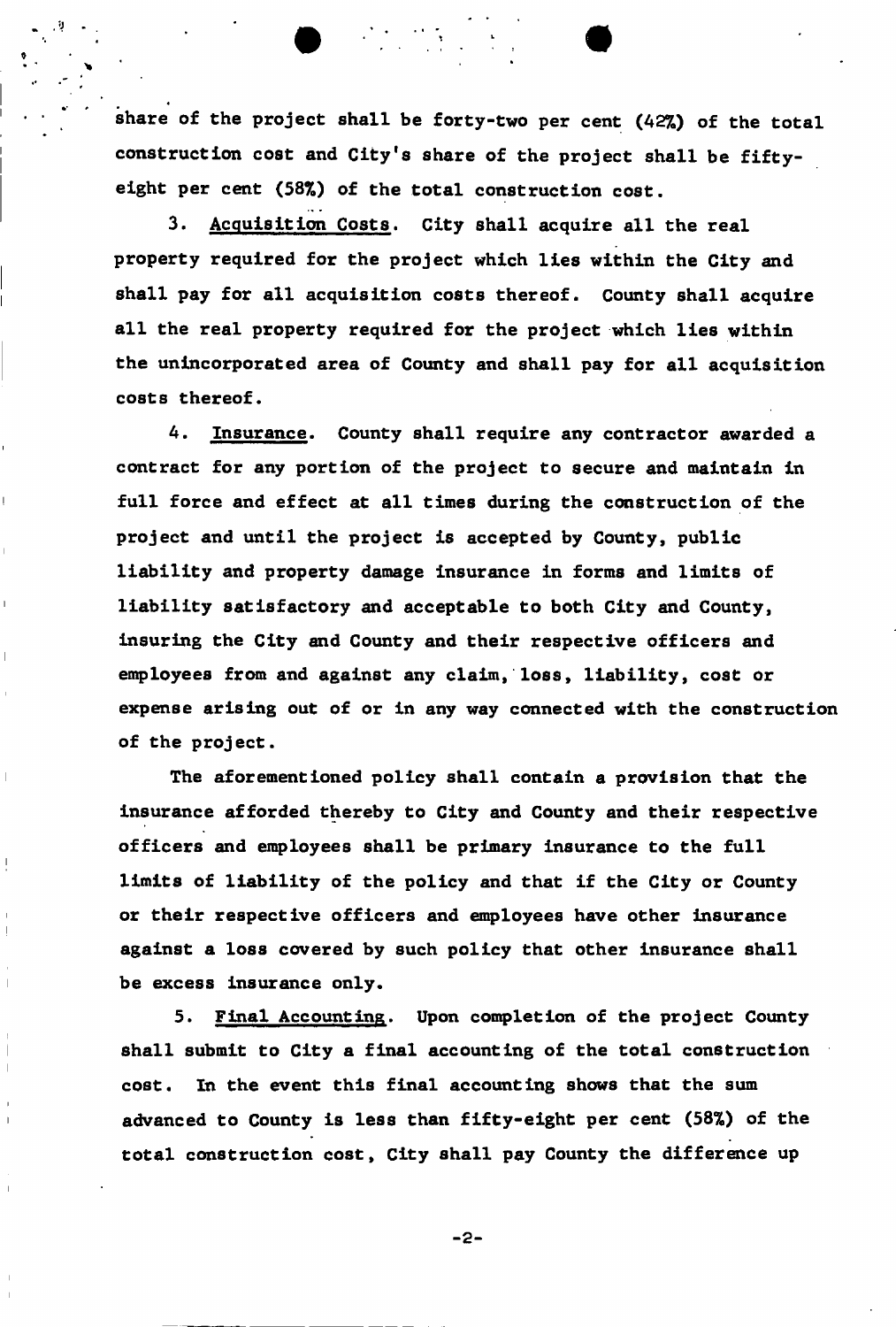**to a maximum amount of One Hundred Thirty Thousand Dollars (\$130,000) within sixty (60) days from receipt of the final accounting. However, in the event this final accounting shows that the sum advanced to County is more than fifty-eight per cent (58%)<sup>r</sup> of the total construction cost, County shall return the difference to City within sixty (60) days from receipt of the final accounting.** 

**6. Records and Accounts. County shall keep, maintain and render available for inspection by City or its authorized representatives records and books which will provide a complete and accurate account of all costs, fees and expenditures made by County on construction costs of the project.** 

**7. Annexation. In the event any portion of the area within the limits of said improvements is annexed to City before the date of approval of said plans and specifications by County, County's share of the total construction cost shall be reduced in proportion to the amount of territory annexed.** 

**8. Termination. This agreement shall terminate on June 30, 1970, if County has not awarded a contract for construction of the above described project prior to that date. In the event of such a termination County shall refund to City all sums advanced under Paragraph 2 of this agreement.** 

**IN WITNESS WHEREOF, the parties have executed this agreement**  on IEP 2 1969 ATTSST: **WWW. M. Rainy** COUNTY OF SANTA CLARA JEAN PULLAN, Clerk Donald M. Rains Chairman, Board of Supervisors **Board of Supervisors Assistant Clerk Counpy of Santa Clara, State**  Board of Supervisors of Californi **APPROVED AS TO FORM:**  CITY OF SAN *fM^i* **f .** *\_JL u*  By: **Deputy County Counsel** Maxor **APPROVED AS TO FORM:** And **And** City Manager **EINE R ATTEST:**  Denutyxx Cutux Autornew *^^fogtiSaj*  ARS: j **- 3 -**

**6-16-69**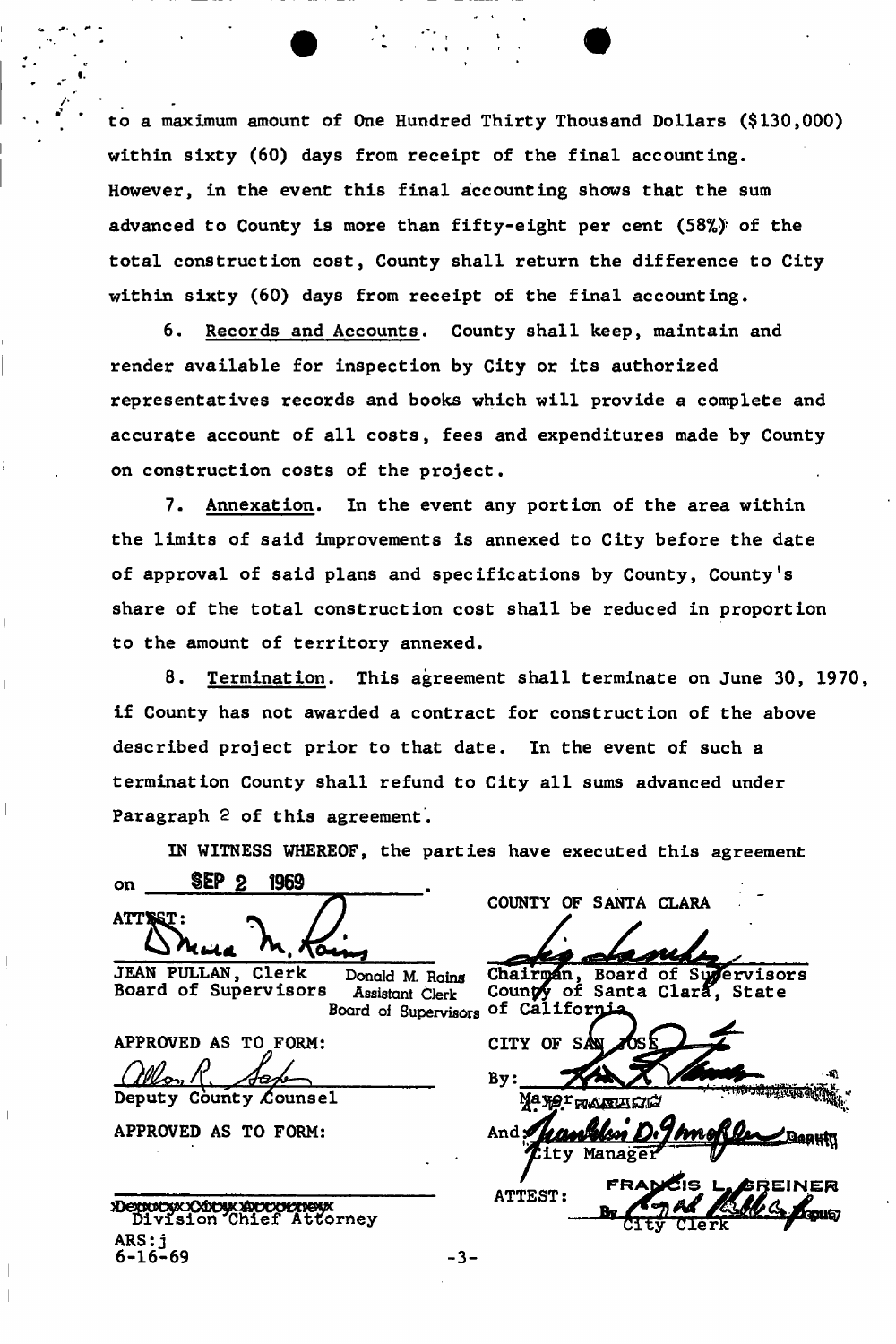**FPP:DCA:lb-B 7/1^/69** 

 $\mathbf{v}_i \in \mathbb{R}^{2d}$ 

**.**

## **RESOLUTION NO. 36039**

**RESOLUTION OF THE COUNCIL OF THE CITY OF SAN JOSE AUTHORIZING THE MAYOR AND CITY MANAGER TO EXECUTE AN AGREEMENT WITH THE COUNTY OF SANTA CLARA RELATING TO THE IMPROVEMENT OF**  CAPITOL AVENUE BETWEEN 150 FEET NORTH OF **<sup>4</sup> ALUM ROCK AVENUE AND WESTBORO DRIVE, AND AUTHORIZING THE DIRECTOR OF PUBLIC WORKS TO EXPEND MONEYS IN CONNECTION THEREWITH FROM THE 1964 GAS TAX CONSTRUCTION FUND.** 

BE IT RESOLVED BY THE COUNCIL OF THE CITY OF SAN JOSE:

SECTION 1. The Mayor and City Manager are hereby authorized **and directed to execute, on behalf of the City of San Jose, that certain agreement between the City of San Jose, a municipal corporation of the State of California, hereinafter called City, and the County of**  Santa Clara, hereinafter called County, namely, "Agreement Between **County of Santa Clara and City of San Jose Relating to Improvement of Capitol Avenue Between 150 Feet North of Alum Rock Avenue and Westboro prive", form dated 6-16-69, a copy of which is on file in the office of the City Clerk, and to which reference is hereby made for full particulars. Said agreement provides in part that County will prepare plans and specifications for the improvement of Capitol Avenue between 150 feet north of Alum Rock Avenue and Westboro Drive, hereinafter called the project, award a contract therefor 'and supervise same to completion. Said agreement further provides that City shall acquire,**  at its own cost, all the realproperty required for the project which **lies within the City, and that County shall acquire at, its own cost, all the real property required for the project which lies within the**  County. Said agreement additionally provides that City shall pay **County, within thirty (30) days after approval by City of the plans and specifications for the project, the sum of \$116,800.00, as City's** 

**- 1 -**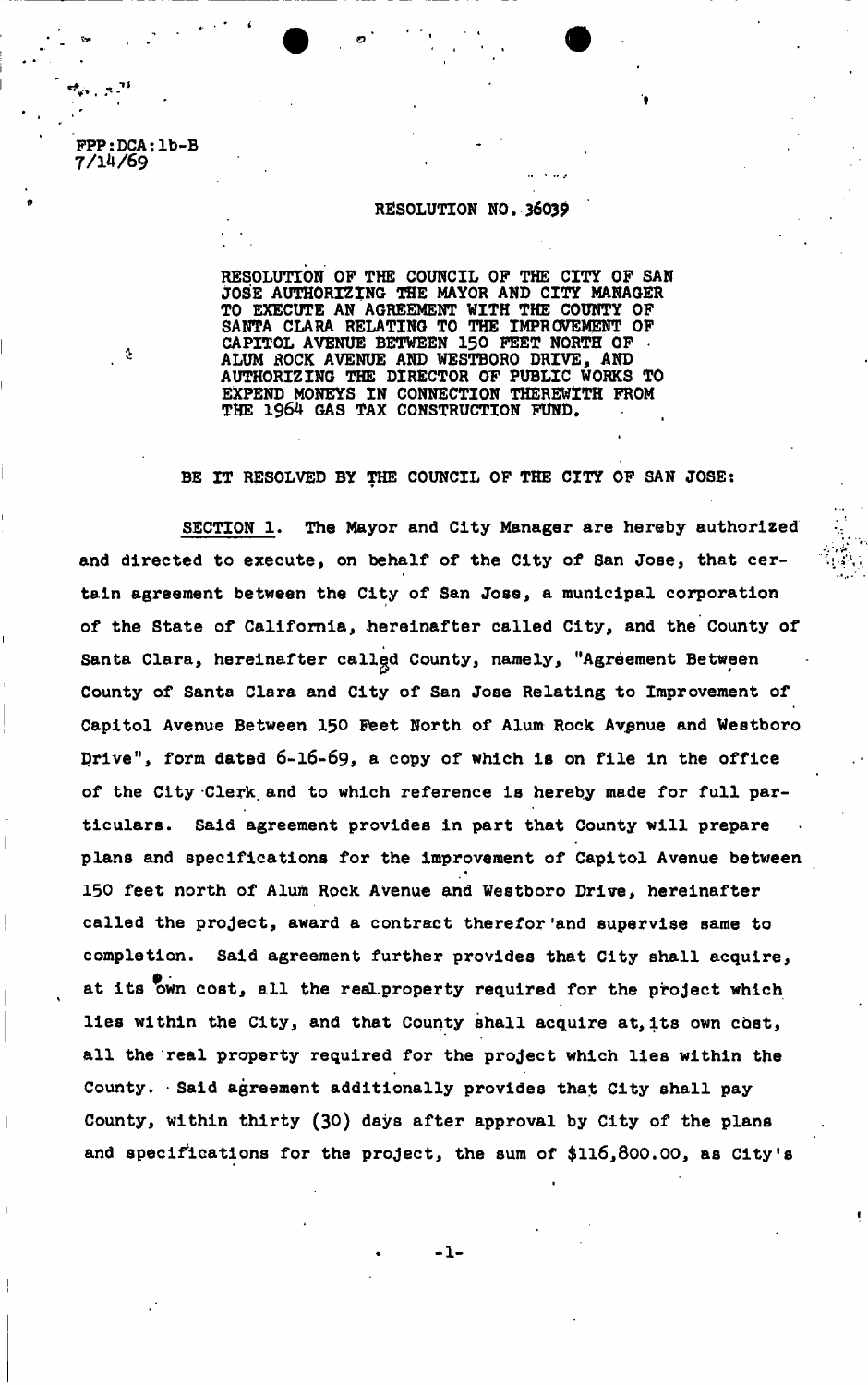**share of the construction cost (as that term is defined in the said**  agreement) of the project, and that an accounting shall be made upon **completion of the project, at which time an adjustment will be made, either by way of payment by City to County or by County to City, to Insure that City shall have contributed 58\$ of the total construction**  cost of the project, provided that in no event shall City's share be **in excess of \$130,000,00.** 

**SECTION 2. The Director of Public Works ia hereby authorized to carry out the terms and provisions of said agreement on behalf of City and to expend such sums as are necessary to meet City's obligations under said agreement from moneys properly appropriated therefor from the 1964 Gas Tax Construction Fund.** 

ADOPTED this 22nd day of **Wily**, 1969 **by the following vote:** 

AYES: Councilmen -Colla, Goglio, Gross, Mineta, Shaffer, James.

**NOES: Councilmen - None,** 

**ABSENT: Councilmen - Hays.** 

**Mayor ATTEST:**  $\frac{1}{2}$  **Ronald R. James** 

\* CIT

Francis L. Greinsr Roy H. Hubbard, Deputy By:

The attached is a full, true and correct copy of the original now on file in 1 my office.

ATTEST:

Francis L. Greiner, City Clerk of the City of San Jose, Ca By: *Judith (! Chmilk* Deputy

 $\Delta$ *f* $($ *ed*  $)$ 

Form No. 170-40

if detached bid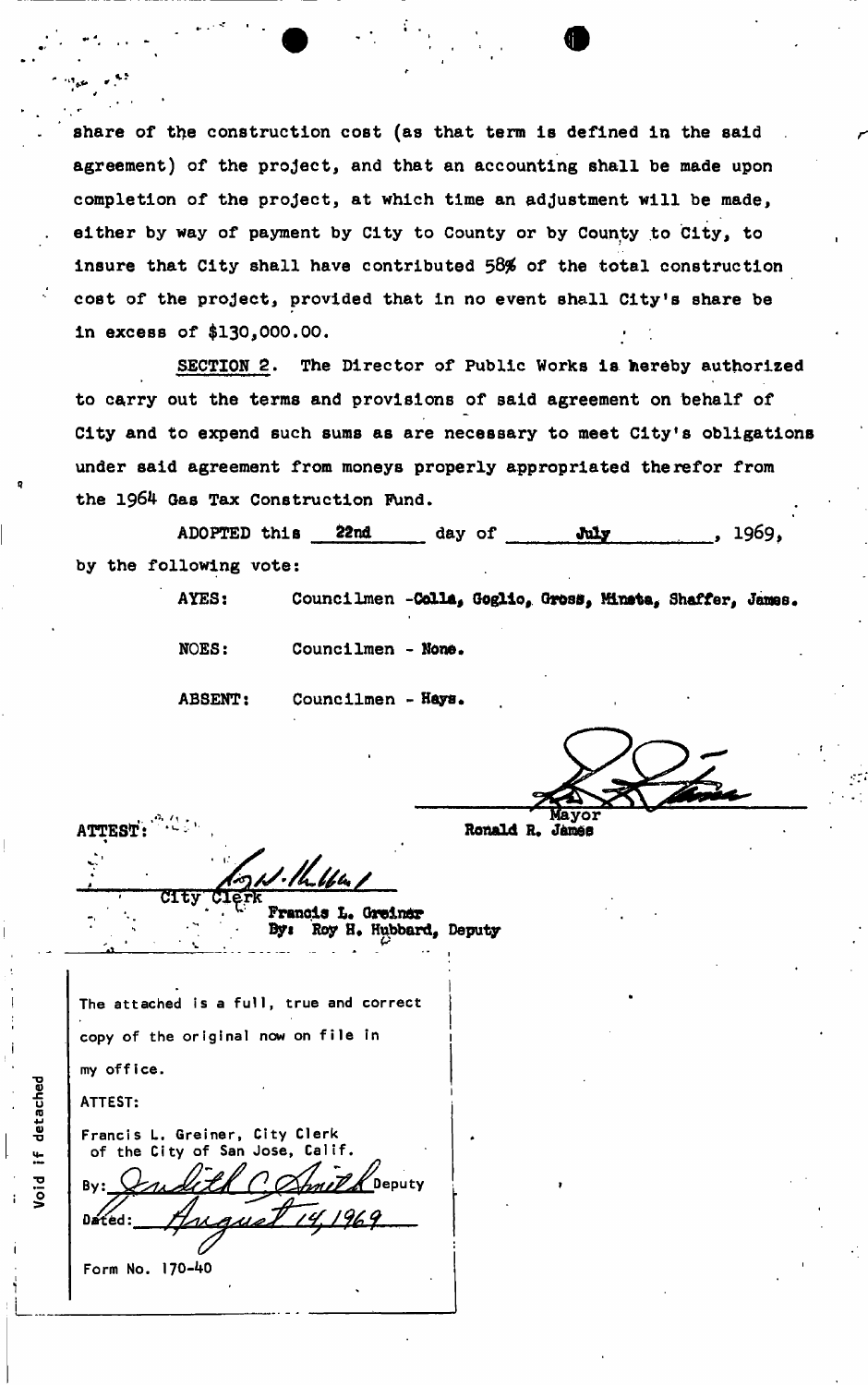الموسوع وسيرت سأساب PUBLIC WORKS Aug 18 12 14 PM '59 COUNTY OF<br>SANTA CLARA

 $\frac{1}{2}$ 

 $\bar{\Gamma}$ 

 $\bar{V}$ 

 $\bar{V}$ 

 $\mathbf{i}$ 

RECEIVED AUG 1 9 1969

COUNTY EINGINEER

 $\frac{1}{2}$ 

 $\frac{1}{2}$ 

 $\bullet$  and  $\bullet$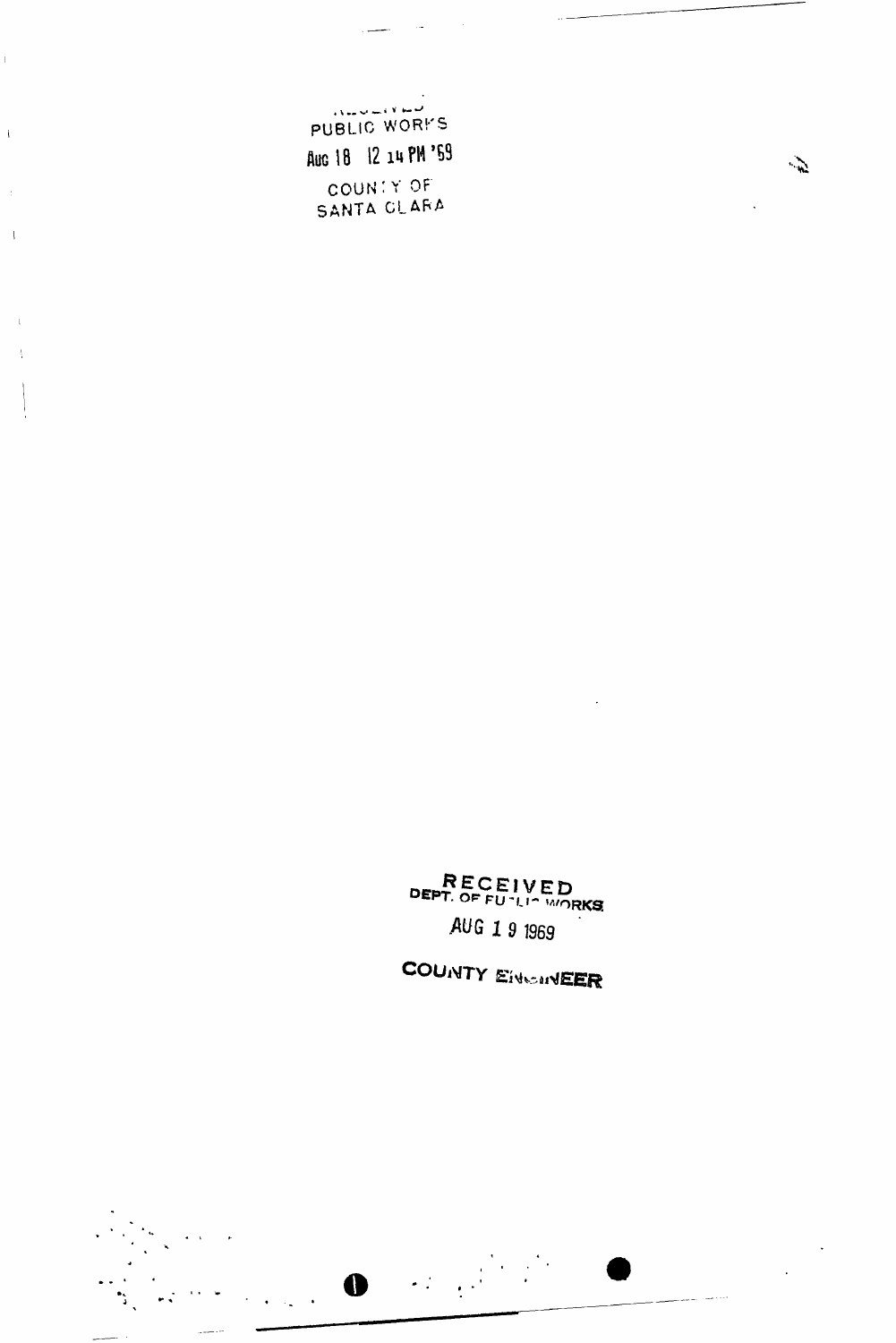**County of Santa Clara** 

**California** 



Office of the Board of Supervisors **524 County Administration Building 70 West Hedding Street San Jose, California 95110 299-2323 Area Code 406** 

**Sig Sanchez,** *District 1*  **Dominic L Cortese,** *District 2*  **Charles A. Quinn,** *District 3*  **Ralph H. Mehrkens,** *District 4*  **Victor Calvo.** *District S* 

**September 3, 1969** 

**Mr. Frank Greiner City Clerk City of San Jose City Hall**  San Jose, California

**Subjects Agreement with<sup>C</sup> i <sup>t</sup> y o f Sa n Jos <sup>e</sup>**

For Improvement of Capitol Avenue btw **150<sup>1</sup> North of Alum Hock Avenue and Westboro Drive** 

**Dear Mr. Greineri** 

**Enclosed you will find a fully executed copy of the subject agreement between the County of Santa Clara and the party(ies) named above. The Board of Superviosrs at its regularly scheduled meeting on** 

**September 2. 1969. approved this** agreement on behalf of the County. **agreement on behalf of the County.** 

**The enclosed copy is for your records.** 

**Very truly yours,** 

**JEAN PULLAN, Clerk of the Board of Supervisors** 

**By** 

**Deputy Clerk** 

**JPskb** 

**Encl. (2)** 

**P.S. We are enclosing a xerox copy to be directed to Mr. James Boring# city of San Jose.** 

**No. 3**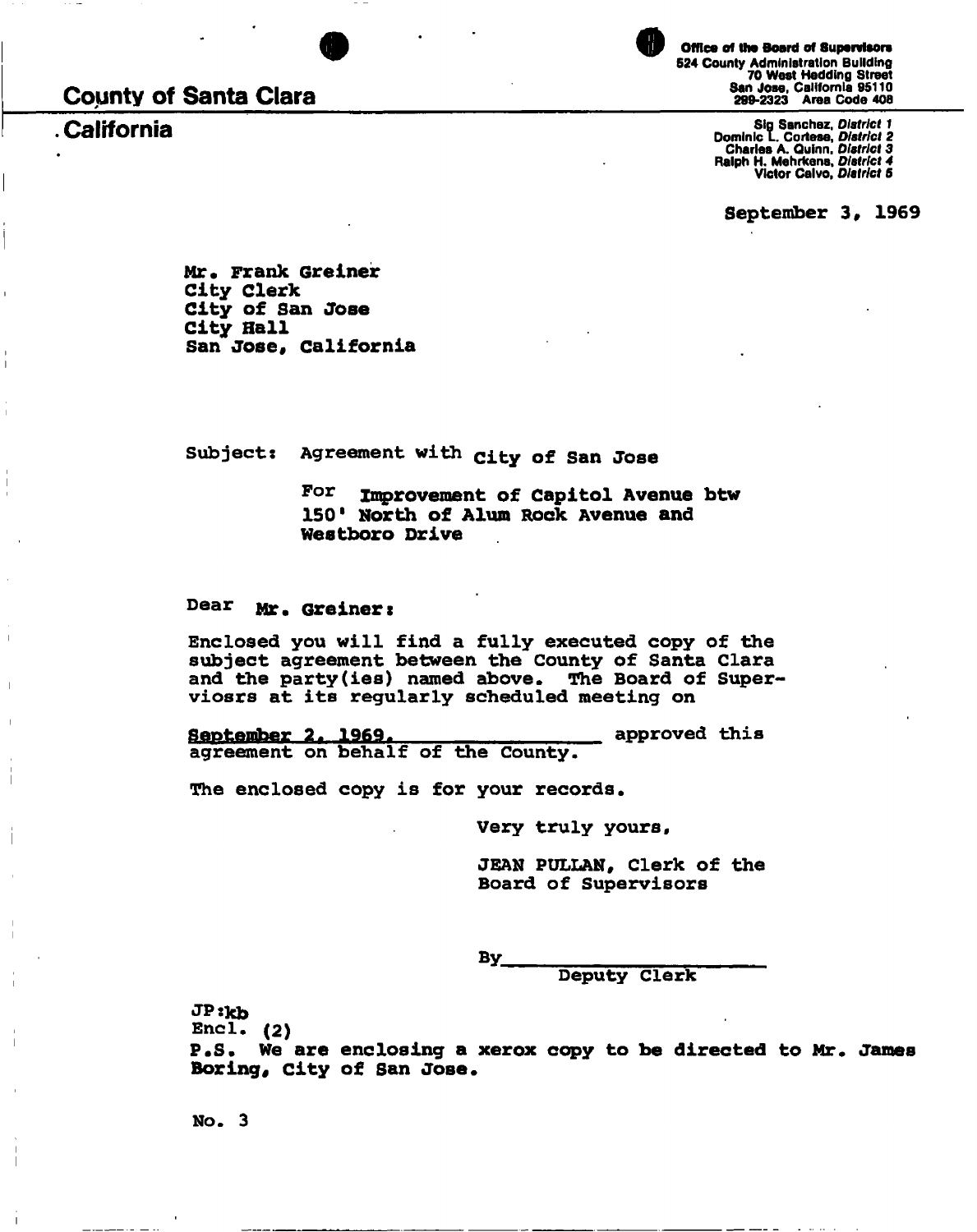| <b>WHITE</b>                               | — Controller |                     |
|--------------------------------------------|--------------|---------------------|
| CANARY "ETCURITY "EXICUTIVE<br><b>PINK</b> |              | -Central Service or |
| GOLD. ROD-County Engineer<br><b>GREEN</b>  | — File       |                     |

| Œ |
|---|
|   |
|   |

Change Order No....................

 $\bullet$ 3

## **BOARD OF SUPERVISORS** SANTA CLARA COUNTY

 $9 - 2 - 69$ DATE...

| The following contract westerwards of emission was approved by the                                |
|---------------------------------------------------------------------------------------------------|
| Board of Supervisors at a meeting held:                                                           |
| dgscenent with City of Cur Jose for Hiprovement. Agreement with City of Cur Jose for Hiprovement. |
| Project to be charged og Copitol Avenue between 150' Harth of Alun Boak                           |
| For the amount of \$ 40 por Agreement attached                                                    |
| Contractor County of Santa Clara                                                                  |
|                                                                                                   |
|                                                                                                   |

 $\mathcal{F}_{\mathcal{A}}^{\mathcal{A}}$ 

**JEAN PULLAN** Clerk of the Board

 $\bullet_7$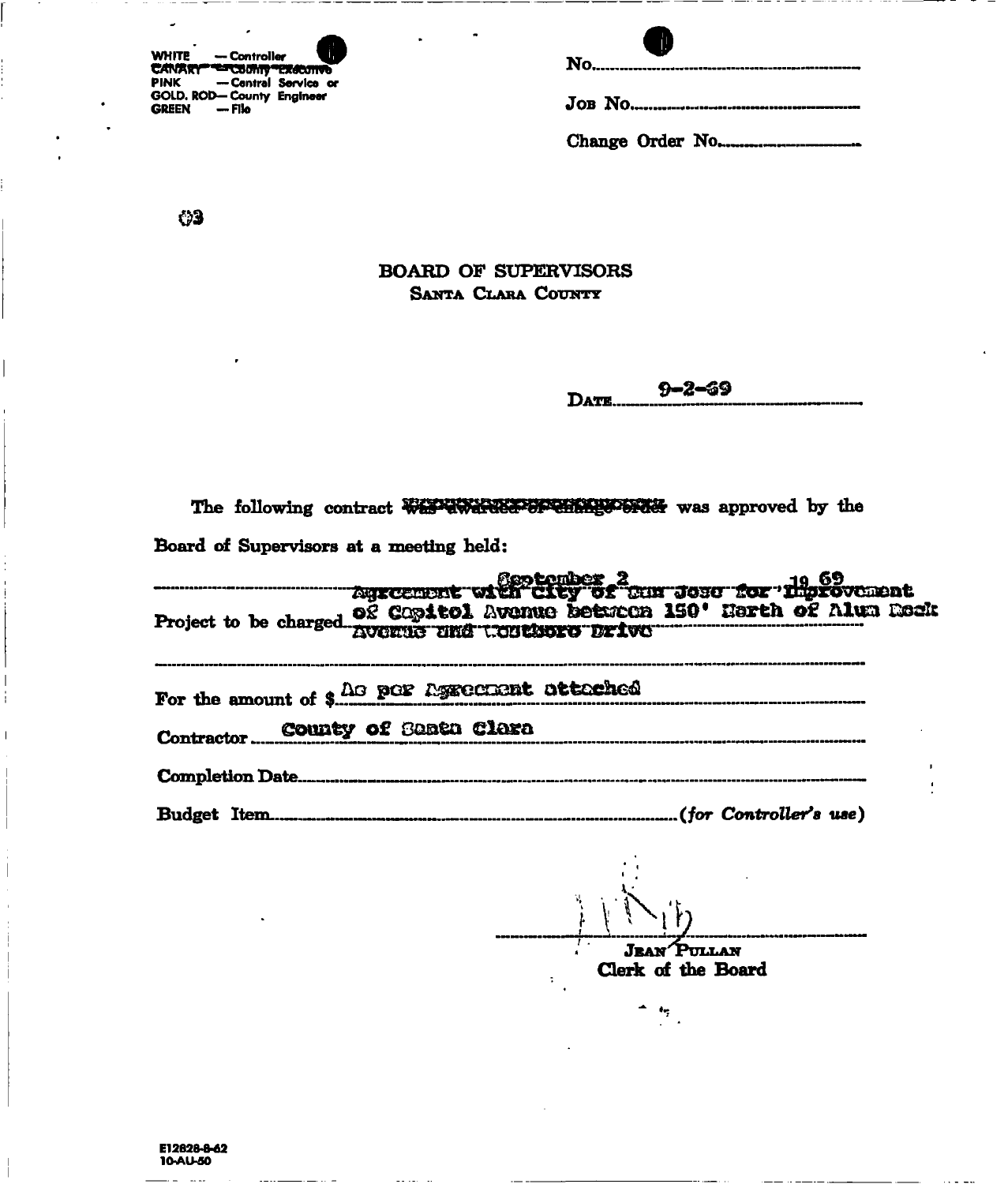| County of Santa Clar |                           | Department of Public Works<br>County Office Building<br>20 West Hedding Street<br>San Jose, California 95110 |
|----------------------|---------------------------|--------------------------------------------------------------------------------------------------------------|
| California           |                           |                                                                                                              |
|                      | MEMORANDUM<br>TRANSMITTAL | S.D                                                                                                          |
|                      |                           |                                                                                                              |
|                      |                           |                                                                                                              |
|                      | DATE:                     | August 21, 1969                                                                                              |
|                      |                           |                                                                                                              |

FROM: MONTINI, ENGINEERING, PUBLIC WORKS

TITLE: AGREEMENT BETWEEN COUNTY OF SANTA CLARA AND CITY OF SAN JOSE RELATING TO IMPROVEMENT OF CAPITOL AVENUE BETWEEN 150 FEET NORTH OF ALUM-ROCK AVENUE AND WESTBORO DRIVE

FOR: BOARD OF SUPERVISORS AGENDA OF September 2 1969

## DESCRIPTION:

The County of Santa Clara and the City of San Jose are involved in a.cooperative project which will provide for the improvement and widening of Capitol Avenue to a four lane divided facility from 150 feet north of Alum Rock Avenue to Westboro Drive. The attached agreement provides for sharing of costs by the respective agencies.

This project is expected to be advertised in January of 1970.

This agreement was executed by the City Council of the City of San Jose on July 22, 1969.

Approval is recommended.

JAMES T. POTT, COUNT

A .fully executed copy of the agreement shall be sent to the City of San Jose to the attention of Mr. James Boring,

LM: JBW:vlh

attachments

|                      | AGENDA DATA                              |  |
|----------------------|------------------------------------------|--|
|                      | DATE:<br>ITEM NO:<br><b>BOARD ACTION</b> |  |
| COUNTY ENGINEER      |                                          |  |
| $\texttt{PAGE\_ of}$ | <u>.080</u><br>2<br>$S^{ep}$             |  |

**APPROVED** 

755 REV 10/65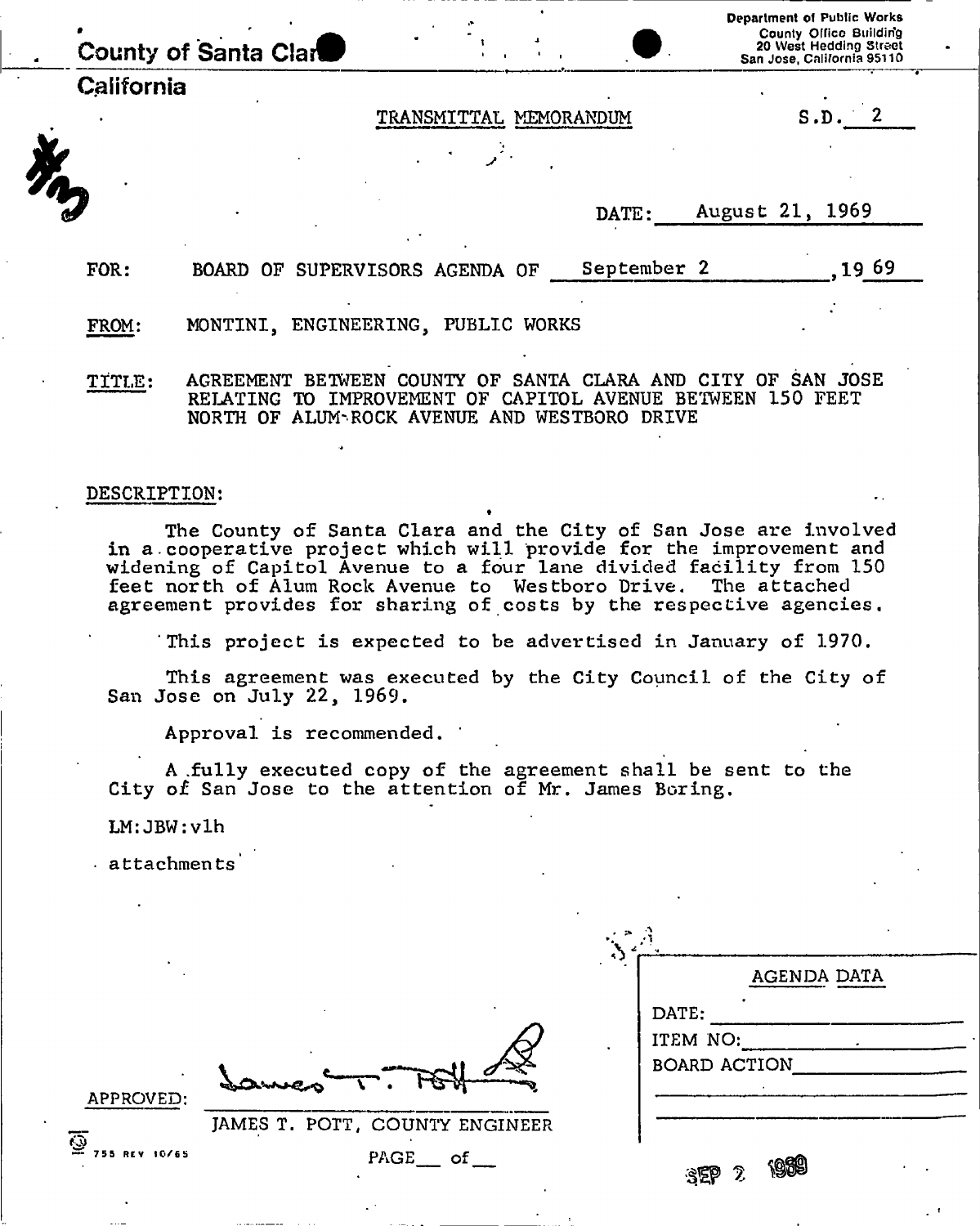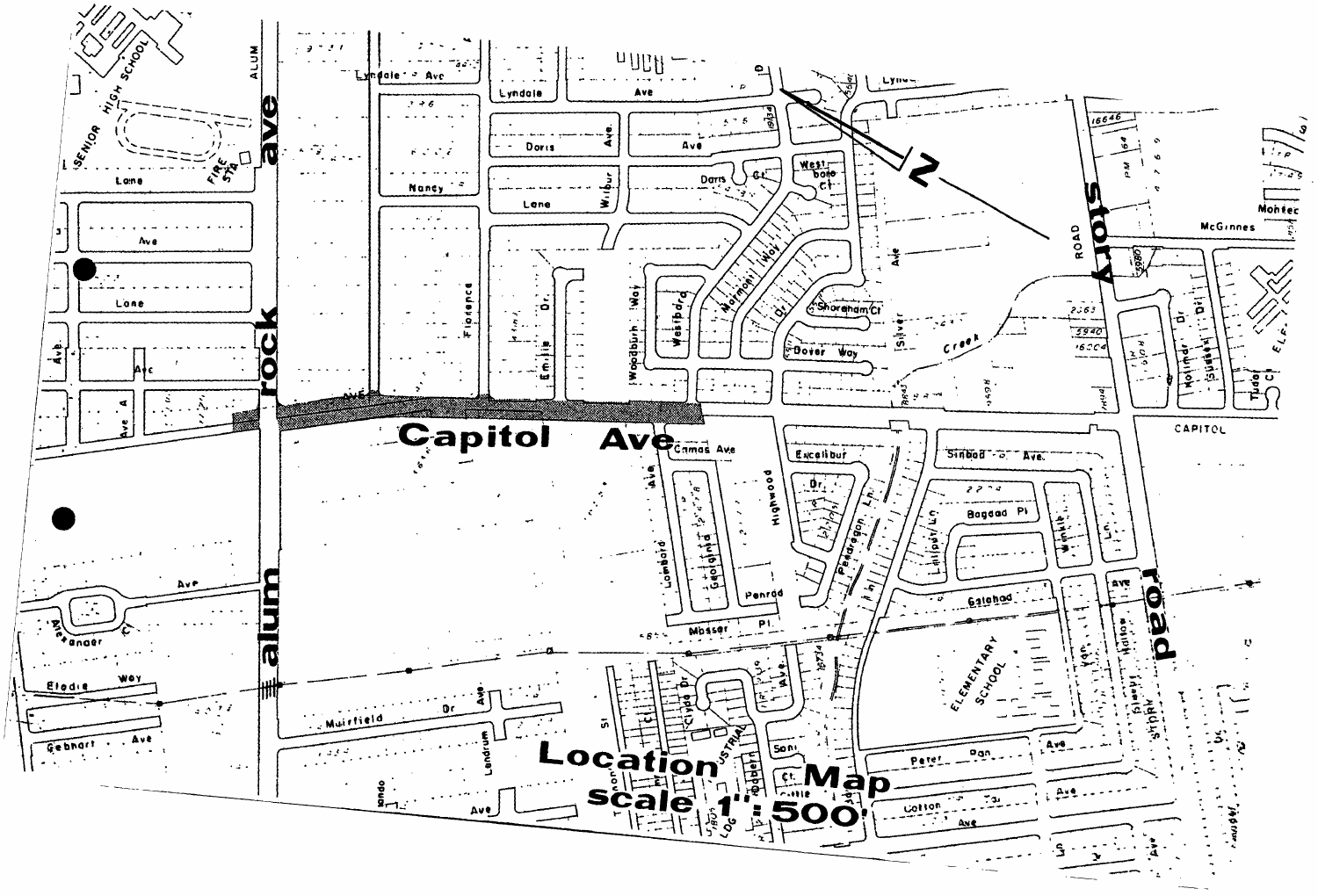

**CIT Y OF SAN JOS E CALIFORNI A** 

CITY HALL

TELEPHONE 292-3141

CLERK CLERK CLERK

County of Santa Clara Board of Supervisors 70 W. Hedding San Jose, California 95110

Gentlemen:

Enclosed are  $\frac{2}{\sqrt{2}}$  copies of <u>Agreement Relating</u> to Improvement of Capitol Avenue between 150 Feet North of Alum Rock Avenue and Westboro **P**.riYSi :

for your signature. Please type name and title under signature.

After completion, return all signed copies to: Mrs. Judy Smith

City Clerk's Office, Room 408, 801 N. 1st Street, San Jose, California

95110.

An executed copy will be returned to you for your files.

Sincerely,

ROY H. HUBBARD ASSISTANT CITY CLERK

By: Judith C. Smith Deputy City Clerk

Enc.